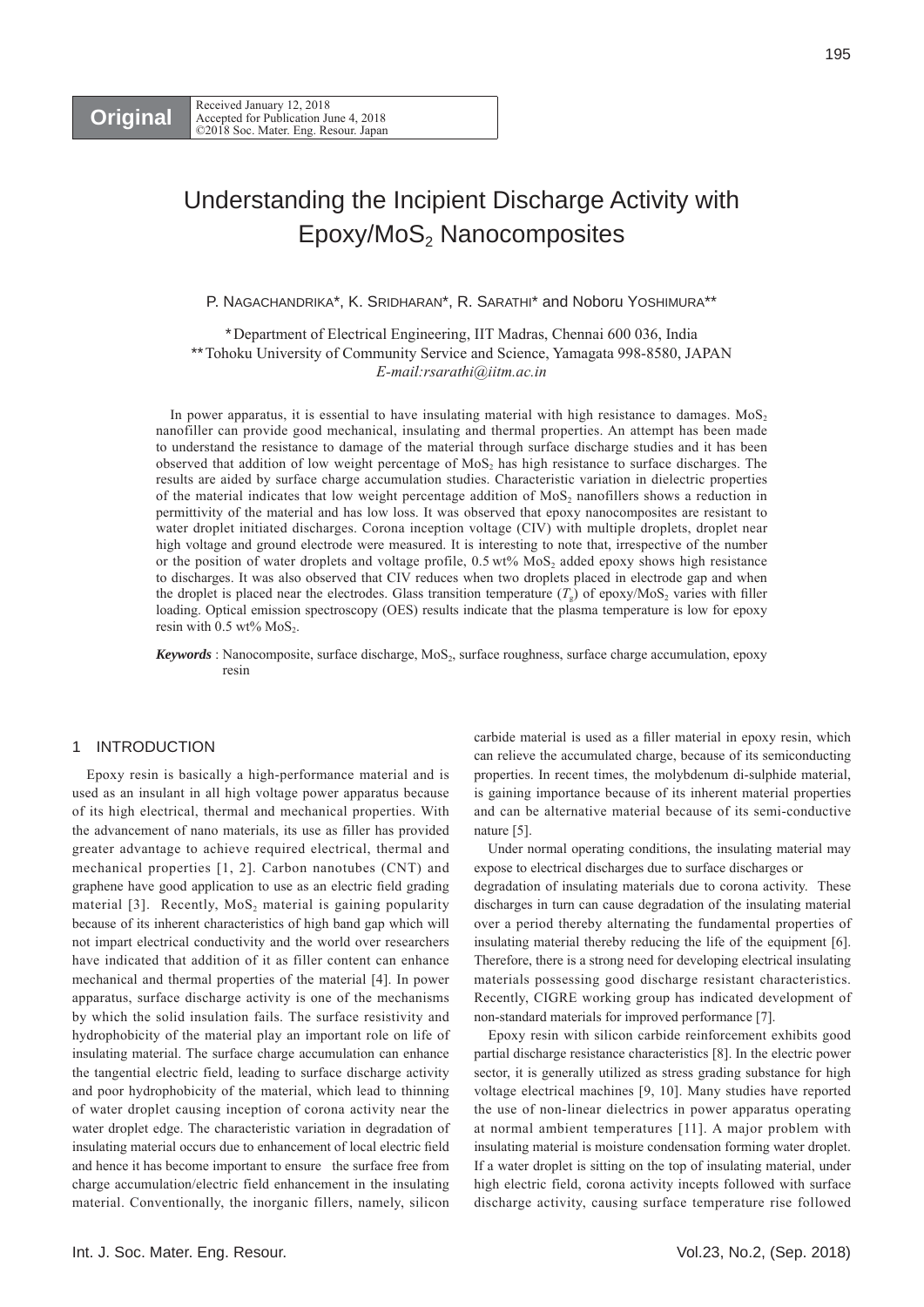with carbonization of surface. Thus, it is essential to understand the discharge behavior due to water droplet sitting on insulation surface and surface damage due to arcing process.

Having known all this, in the present work, an attempt has been made to understand the following important aspects. (i) Variation in surface discharge inception voltage (SDIV) in epoxy  $MoS<sub>2</sub>$ nanocomposites material under AC and DC voltages using IEC (b) electrode configuration, (ii) Variation in fundamental properties of material including relative permittivity,  $tan \delta$ , contact angle and surface roughness of the epoxy molybdenum disulphide nanocomposites (iii) To understand the influence of water droplet on corona inception, its local temperature by optical emission studies and the analysis of electromagnetic waves generated during corona activity by adopting UHF technique.

## 2 EXPERIMENTAL STUDIES

## **2.1 Sample Preparation**

In the present work, the required quantity of nano molybdenum disulfide material is mixed with ethanol by ultrasonic mixing and added to epoxy resin. The epoxy resin added nano filler solution subjected to high-speed shear mixing (rotation speed 4000 rpm) and ultra-sonication (frequency - 20 kHz) for1 h and 4 h, respectively. On completion of sonication process, tri-ethylene tetra-amine (TETA) hardener was added to the nanoparticle dispersed epoxy resin and casted into a sheet plate of required dimension and degassed. In the present work, epoxy nanocomposites with 0.25, 0.5, 1 and 5 wt% of nano-molybdenum disulfide were prepared with a dimension  $30 \times 30 \times 1$  mm.

The hydrophobicity of the material analyzed through contact angle measurement and the dielectric properties of the material especially the permittivity and  $tan \delta$  measured by using Novo control technology broadband dielectric/impedance spectrometer (Alpha-A High-performance frequency analyzer) in the frequency range of  $10^{-1}$  Hz to  $10^{6}$  Hz, at different temperatures.

The hydrophobic property of the material analyzed by measure of static contact angle measurement by liquid droplet method [12]. The volume of water used for the study is about 20 μl. The contact angle was measured using the following equation,

$$
\theta = 2 \tan^{-1} \left( \frac{2h}{d} \right) \tag{1}
$$

where  $d$  is the diameter of a liquid drop and  $h$  is the height of the liquid drop. For each sample, contact angle was measured at six various positions and averaged.

The thermal properties were studied by using differential scanning calorimeter (DSC) of M/s Netzsch DSC200 F3 Maia. The DSC heating curves of all the samples were obtained for a temperature range from -300°C to 1000°C in a nitrogen atmosphere. The heating rate was fixed at  $10^{\circ}$ C/min.

## **2.2 Surface Discharge Studies**

Figure 1 depicts the schematic of the experimental setup for surface discharge studies using IEC (b) electrode [13]. The top IEC electrode connected to high voltage and the bottom electrode is flat circular electrode. A 1 mm thick  $\times$  5 cm diameter circular epoxy nanocomposite specimen was placed on the bottom plane electrode. The top rod electrode of 6 mm radius (IEC (b) electrode) was connected to the high voltage and the tip of the electrode was made to just touch the nanocomposite sheet. Surface discharge incepts at the triple point junction formed at the edge of top high



Figure 1 Experimental set-up for surface discharge.

voltage electrode touching the nanocomposite specimen and the surrounding medium. The radiated signal due to surface discharge/ corona activity is identified by using UHF non-directional sensors. The applied high AC/DC voltages are generated by use of a Trek amplifier (model 20/20A) with its input from the function generator. The applied AC/DC voltage was measured using Tektronix high voltage probe.

#### **2.3 Corona Discharge Activity with water droplet**

The experimental setup used for understanding corona discharge activity due to water droplet adopting IEC 60112 electrode configuration is shown in Figure  $2$  [14].

Figure 3 depicts the test electrodes used in the present study. The electrodes were separated by a distance of 30 mm. One electrode was connected to the high voltage source and the other electrode was connected to the ground. The radiated electromagnetic waves formed due to corona activity identified by use of UHF sensor. The frequency response of the sensor is shown in Figure 4 [15].

The optical light emitted during corona/discharge activity is



Figure 2 Experimental set-up for corona discharge.



Figure 3 Test electrode arrangement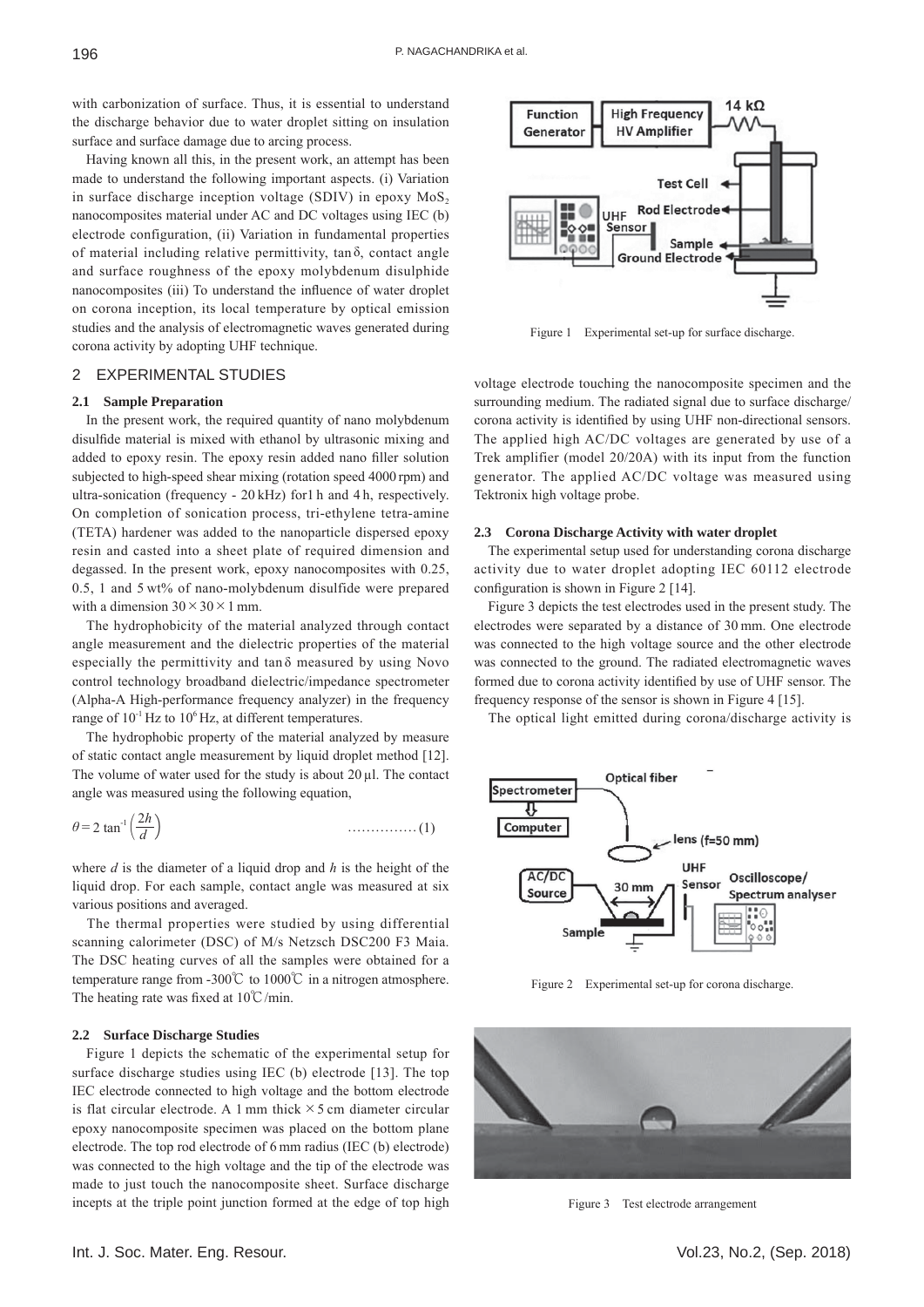

Figure 4 Frequency response of the UHF sensor.

analyzed using optical emission spectrometer, to understand composition of material and the local temperature during arcing formed by water droplet, under high electric fields. Optical emission during discharge on the material is focused using a lens with a focal length of 50 mm and it is coupled to a spectrometer (190 to 1035 nm, Tech5) with an NMOS linear image sensor (S3901, Hamamastu) using a multimode optical fiber with a core diameter of 600 μm, 0.32 numerical aperture (NA).

#### **2.4 Surface Charge Measurement**

The decay characteristics of the charges deposited by the corona discharge process were analyzed by using electrostatic voltmeter (Figure 5) [16]. The gap distance between the sensor (with cross-section area (*A*)) and the surface of the charge deposited specimen (*d*) was maintained at 2 mm. This gap distance allows covering the charge present up to a radius of 5 mm on the surface of the specimen. The charge  $(O)$  on the surface of epoxy-MoS<sub>2</sub> nanocomposites was calculated as,

$$
Q = V \frac{\varepsilon_o \varepsilon_r A}{d} \tag{2}
$$

Where,  $\varepsilon$ <sub>*c*</sub> and  $\varepsilon$ <sub>*r*</sub> are the relative permittivity of vacuum and of the medium, respectively.

## 3 RESULTS AND DISCUSSIONS

## **3.1 Surface Discharge Inception Voltage (SDIV)**

Figure 6 shows characteristic variation in surface discharge inception voltage with epoxy nanocomposites containing  $MoS<sub>2</sub>$ content with different weight percentages. The surface discharge inception voltages were measured based on the first pulse being captured by the oscilloscope from the UHF sensor output. It is observed that, when  $wt\%$  of MoS<sub>2</sub> in epoxy resin increased above certain limit, a reduction in surface discharge inception voltage is observed. Raised inception voltage at lower nanofiller loadings can be attributed to the barrier effect of the nanofiller present in the matrix. When the wt% of  $MoS<sub>2</sub>$  is increased, agglomeration of



Figure 5 Surface charge measurement set-up.



Figure 6 Surface discharge inception voltage variations with respect to the concentration of  $MoS$ .

nano fillers occurs and the material performance will be with micro fillers. Hence, uniform dispersion of nano filler is one of the basic requirements, to achieve the desired properties of the material.

To understand the hydrophobicity of the material, contact angle was measured and is shown in Figure 8. It is observed that above certain wt% of  $MoS<sub>2</sub>$ , a reduction in contact angle occurs. To understand the damage caused due to discharge activity, surface roughness of the material is measured. The variation in surface roughness with  $MoS<sub>2</sub>$  is shown in Figure 9. The discharge exposed composites show a decrement in surface roughness with increasing in wt% of  $MoS<sub>2</sub>$ .

Highly roughened surfaces have lower contact angle. In the process, when the high voltage electrode is in contact with the rough surface, the air gap formed due to rough surface, at the interface of high voltage electrode and the insulating material, the electric field concentration be high thereby initiating incipient discharges causing carbonization of the surface. In the process, charges gets accumulated at the carbonized zone enhancing surface discharge activity and a sustained surface discharge activity prevails at just lower voltages confirming surface roughness and surface discharge inception voltage have inverse relationship. Hence the contact angle and SDIV are directly correlated.

# **3.2 Surface Charge Measurement**

Figure7 shows charge decay of epoxy molybdenum disulfide nanocomposites. The charge decay characteristics predominates on increase of  $MoS<sub>2</sub>$  concentration in epoxy resin. It is mainly because that the MoS<sub>2</sub> has large electronegativity  $[17]$ , due to which it captures charges and forms a shield. The charges captured in this shielding layer generate an internal field opposite to the applied field, which decreases effective electric field strength thereby reducing the charges injected into the bulk.

#### **3.3 Dielectric Properties**

Figure 10 and 11 show the relative permittivity and the tan  $\delta$ plots of epoxy nanocomposites in the frequency range of 0.1 Hz to  $10<sup>6</sup>$  Hz. It is observed that the effective permittivity of all nanocomposites decreases with increase the frequency of supply. The cause for it is due to the fact, at low frequencies, dipolar group present in the composite material can orient themselves causing increased permittivity. At higher frequencies, the response time of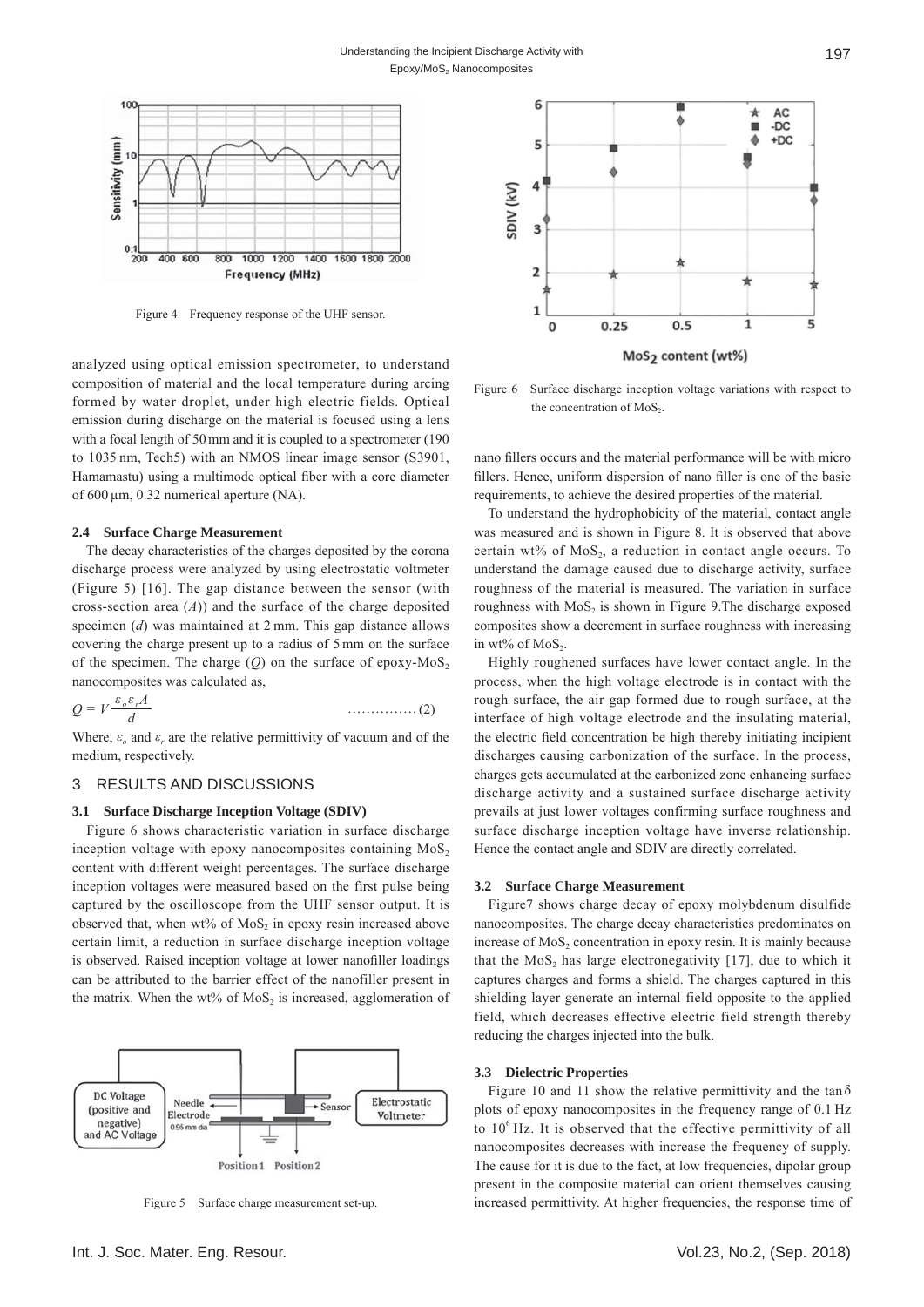

Figure 7 surface charge characteristics of epoxy nanocomposites with increase in filler concentration



Figure 8 Contact angle variation with respect to the concentration of  $MoS<sub>2</sub>$ .



Figure 9 Variation of surface roughness with respect to the concentration of MoS<sub>2</sub>.



Figure 10 Variations in relative permittivity with frequency at 30℃.



Figure 11 Variation in tan δ of epoxy nanocomposites with frequency at 30℃.

the dipolar material is low causing permittivity low. In addition, the intrinsic permittivity of nanofiller decreases with increase in supply frequency [18], It is observed that  $\tan \delta$  values of all epoxy nanocomposites (except 5 wt%) decrease with increase in frequency upto100 Hz, and then starts increasing with further increment in frequency. Such characteristics are also observed by other researchers [19].

#### **3.4 Water Droplet Initiated Discharges**

Figure 12 shows variation in corona inception voltage caused due to water droplet on MoS<sub>2</sub> material, under AC and DC voltages. It can be observed that corona inception voltage increases up to  $0.5 \text{ wt\%}$  MoS<sub>2</sub> added epoxy, and then it decreases irrespective of voltage profile and the position of the droplet. Figure 13 (i) and 13(ii) shows the variation in corona inception voltage with water droplet on pure epoxy resin and with  $0.5 \text{ wt}$ % MoS<sub>2</sub> added epoxy nanocomposites respectively. It is observed that the CIV decreases when two droplets placed in electrode gap. The decrement in CIV is more for two droplets than droplet near HV or ground electrode. This could be due to shape variation in droplets on application of voltage, which enhances local electric field, causing discharges to occur at lower voltages. The corona inception voltage when the droplet is near HV and ground electrode is almost same.

Figure 14 shows the variation in corona inception voltage due to water droplet on epoxy nanocomposites under high frequency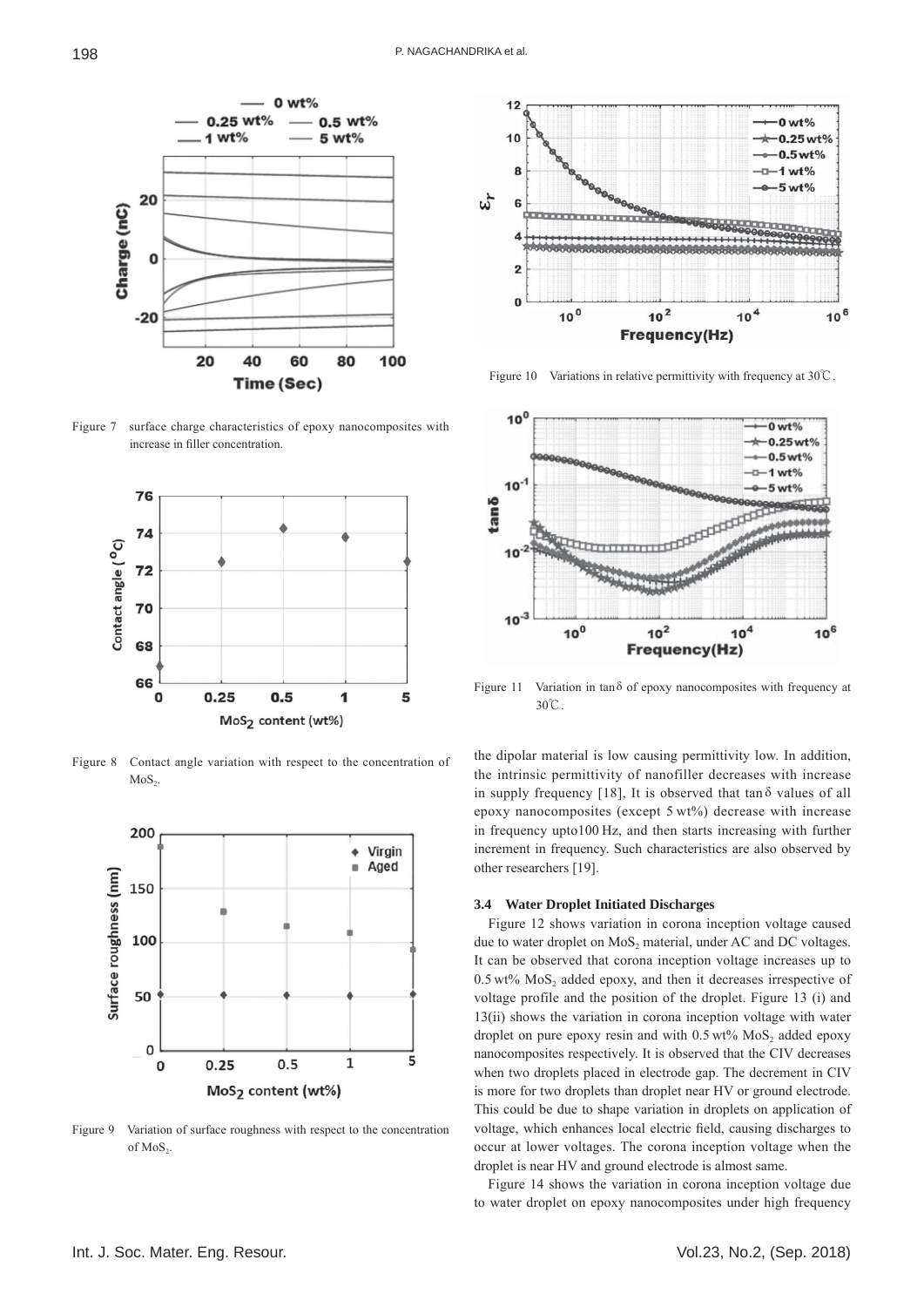

Figure 12 Corona inception voltage when (a) single droplet, (b) two droplet in electrode gap, (c) a droplet near high voltage electrode, (d) a droplet near ground electrode.



Figure 13 Corona inception voltage of pure epoxy for different profiles, (i) Pure epoxy, (ii)  $0.5$  wt% MoS<sub>2</sub> added epoxy. (SD-single droplet, TD- two dropletss, SDNH-single droplet near HV, SDNGsingle droplet near ground electrode).

AC voltages. It is observed that corona inception voltage increases with increase in the frequency of supply voltage. From Figure 14, it is clear that corona inception voltage increases with increase in frequency of supply voltage for pure, 0.5 and 5 wt%  $MoS<sub>2</sub>$  added epoxy samples. Figure 15 shows the characteristic variation in corona inception voltage due to water droplet of different conductivity on epoxy  $MoS<sub>2</sub>$  nanocomposites under AC, DC voltages. Irrespective of the conductivity of droplet, corona



Figure 14 Corona inception voltage of samples at different frequencies.



Figure 15 Variation in corona inception voltage due to water droplet with different conductivity on  $5 \text{ wt\%}$  MoS<sub>2</sub> epoxy nanocomposites, (a)  $AC$ , (b) + DC, (c)-DC (DI-deionized water)

inception voltage is high under negative DC voltage compared to AC and positive DC voltage. The conducting water droplet will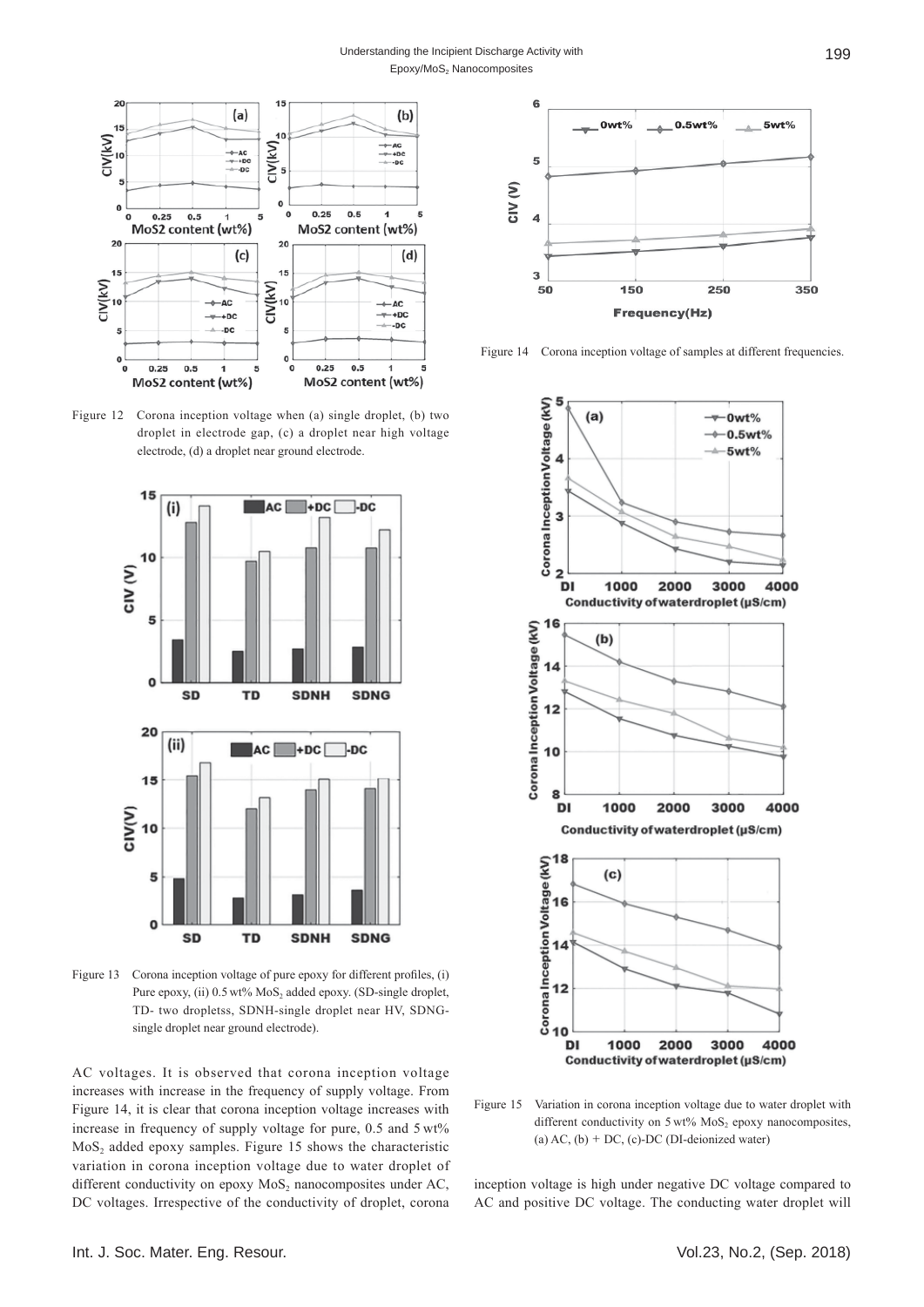easily get polarized and results in more stress at the triple point, leading to cause corona inception to occur at lower voltages. Under DC voltages, polarity dependency is observed with water droplet initiated corona inception voltage. Under positive DC voltage, the charges gets accumulated on the water droplet incepting corona discharge, at much lower voltage. Under negative DC voltage, the charge accumulates along electrostatic force, change the shape of water droplet to a filamentary shape. Such characteristic change in shape to occur and to incept corona discharge from thinned water droplet edge, higher negative voltage is required [20]. Figure 16 shows the damaged surfaces of nanocomposite due to arcing. It is realized that  $0.5 \text{ wt\% MoS}_2$  filled epoxy nanocomposite shows higher resistance to arcing than pure epoxy and other composites.

The UHF signal measured during corona discharge activity and its corresponding FFT is shown in Figure 17 (a) and (b) respectively. It is observed that the dominant frequency content of UHF signal formed is at around 0.9 GHz. To understand the dynamics of discharge activity/number of discharges and

la

b)

(c)





Figure 17 Typical (a) UHF signal, (b) its corresponding FFT due to corona discharge activity. Tigure 19 DSC curves for epoxy/MoS<sub>2</sub> nanocomposites.



Figure 18 Spectrum analysis of corona discharge activity due to water droplets (i) pure,(ii) 0.25 wt%,(iii) 0.5 wt%,(iv) 1 wt%,(v) 5 wt%

magnitude of discharges occurrence during discharge activity process analyzed by use of UHF signal feeding it to an spectrum analyzer operating it in the zero span mode with 1 GHz as center frequency.

Figure 18 shows the spectrum analyzer pattern due to corona discharge initiated by water droplet present on the surface of the nanocomposite. It is observed that the number of discharges and their magnitude is less in  $0.5 \text{ wt\%}$  of MoS<sub>2</sub> filled epoxy compared to unfilled epoxy and epoxy with another weight percentage of  $MoS<sub>2</sub>$ .

## **3.5 Transition Temperature Analysis**

To understand the behavior of interactions between  $MoS<sub>2</sub>$ nanofiller and epoxy matrix, transition temperatures of all wt% of Epoxy/MoS<sub>2</sub> nanocomposites were measured. Figure 19 shows the DSC curves for epoxy/ $MoS<sub>2</sub>$  nanocomposites and Figure 20 shows the variations in  $T<sub>g</sub>$  for all epoxy nanocomposites.

From Figure 20,  $T_{\rm g}$  of nanocomposites increases with increase in wt% of MoS<sub>2</sub> up to  $0.5$  wt%, after which it reduces. In polymer

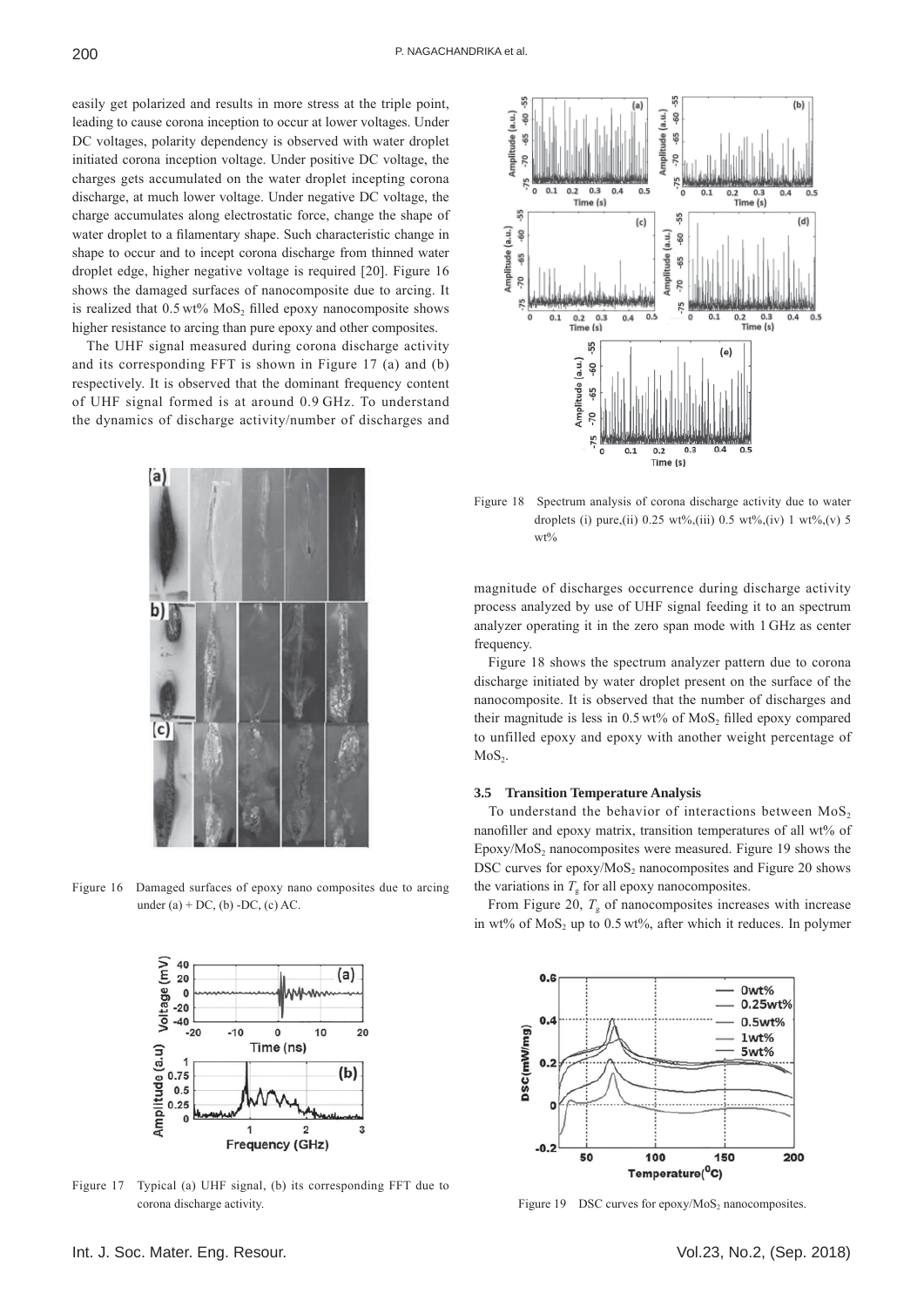

Figure 20 Variation in glass transition temperature with different percentages of MOS<sub>2</sub> in epoxy resin

nanocomposites, the interfacial interactions between the polymer and nanofiller have high influence on glass transition temperatures  $(T<sub>g</sub>)$ , depending on its attractive or repulsive nature, which can increase or decrease [21]. In the present study, the increase in  $T<sub>g</sub>$ at low filler loadings could be due to the interfacial interactions causing polymer chain immobility. Conversely, at high filler loadings, a decrease in transition temperature could be due to reduced interactions because of agglomerates.

#### **3.6 Analysis of Discharges using OES**

Figure 21 indicates the typical OES obtained during water dropletdischarges for pure epoxy and  $5 \text{ wt\%}$  epoxy/MoS<sub>2</sub> nanocomposite under positive DC voltage. The common elements



Figure 21 The typical optical emission spectrum of epoxy/ $MoS<sub>2</sub>$ nanocomposite during water droplet initiated discharge under DC voltage, (a) 0 wt, (b) 5 wt%.

Table 1 Variation in plasma temperature with wt% of  $MoS<sub>2</sub>$ .

| Wt% of MoS <sub>2</sub> | Plasma Temperature(K) |
|-------------------------|-----------------------|
| 0                       | 29076                 |
| 0.25                    | 26505                 |
| 0.5                     | 22464                 |
|                         | 22536                 |
|                         | 24605                 |

found in both samples during plasma discharge are iron (Fe), oxygen (O) and nickel (Ni) and molybdenum peaks are found only in epoxy/ $MoS<sub>2</sub>$  nanocomposite, not in pure. Plasma temperature can be calculated using spectroscopic parameters, assuming local thermal equilibrium using Boltzmann-Saha equation.

$$
T_e = 1.44 \frac{E_2 - E_1}{\ln \left[ \frac{I_1 \lambda_1 A_2 \cdot g_2}{I_2 \lambda_2 A_1 \cdot g_1} \right]}
$$
 (3)

Where  $E_1$  and  $E_2$  are excited energy levels,  $g_1$  and  $g_2$  are statistical weights of excited energy levels 1 and 2, respectively,  $A_1$  and  $A_2$ are transition probabilities of states,  $I_1$  and  $I_2$  are intensities of particular atomic species at  $\lambda_1$  and  $\lambda_2$  wavelength, respectively, and Te is the plasma electron temperature under the condition of local thermodynamic equilibrium (LTE). Table 1 shows the plasma temperature of epoxy/ $MoS<sub>2</sub>$  nanocomposites. It is observed that discharge plasma temperature is lowest for  $0.5 \text{ wt}$ % MoS<sub>2</sub> added epoxy and it is 6612K less when compared with pure epoxy. The possible reason for it could be due to the increase in thermal conductivity of the epoxy/ $MoS<sub>2</sub>$  nanocomposites.

## 4 CONCLUSIONS

The important conclusions acquired based on the present study are the following.

- It is observed that surface discharge inception voltage of epoxy MOS<sub>2</sub> nanocomposite is high under DC voltage compared to AC voltages. Also above certain  $wt\%$  of MoS<sub>2</sub> added to the epoxy resin reduces the SDIV.
- Measure of surface roughness near the surface discharge damaged zone is high with pure epoxy resin and when  $MoS<sub>2</sub>$ wt% is increased above certain limit. Also the measure of contact angle and SDIV have direct correlation. Dielectric constant and tan $\delta$  varies with wt% of MoS<sub>2</sub> in epoxy resin
- Corona inception voltage due to water droplet increases with increase in wt% of  $MoS<sub>2</sub>$  up to 0.5 wt%, above which marginal reduction is observed.
- It is observed that irrespective of the conductivity of water droplet, corona inception voltage is high for negative DC compared to AC and positive DC.
- $0.5 \text{ wt\% MoS},$  filled epoxy nanocomposite has high resistance to discharges due to water droplets.
- Glass transition temperature  $(T<sub>o</sub>)$  of epoxy MoS<sub>2</sub> varies with filler loading.
- OES results indicate that the plasma temperature is low for epoxy resin with  $0.5$  wt% MoS<sub>2</sub>.
- In short, the results of the study indicates that by proper selection of nano filler added to base resin, it is possible to achieve required properties of the material, for power apparatus, in addition to compact insulation.

## References

[1] Hackam R., "Outdoor HV composite polymeric insulators",